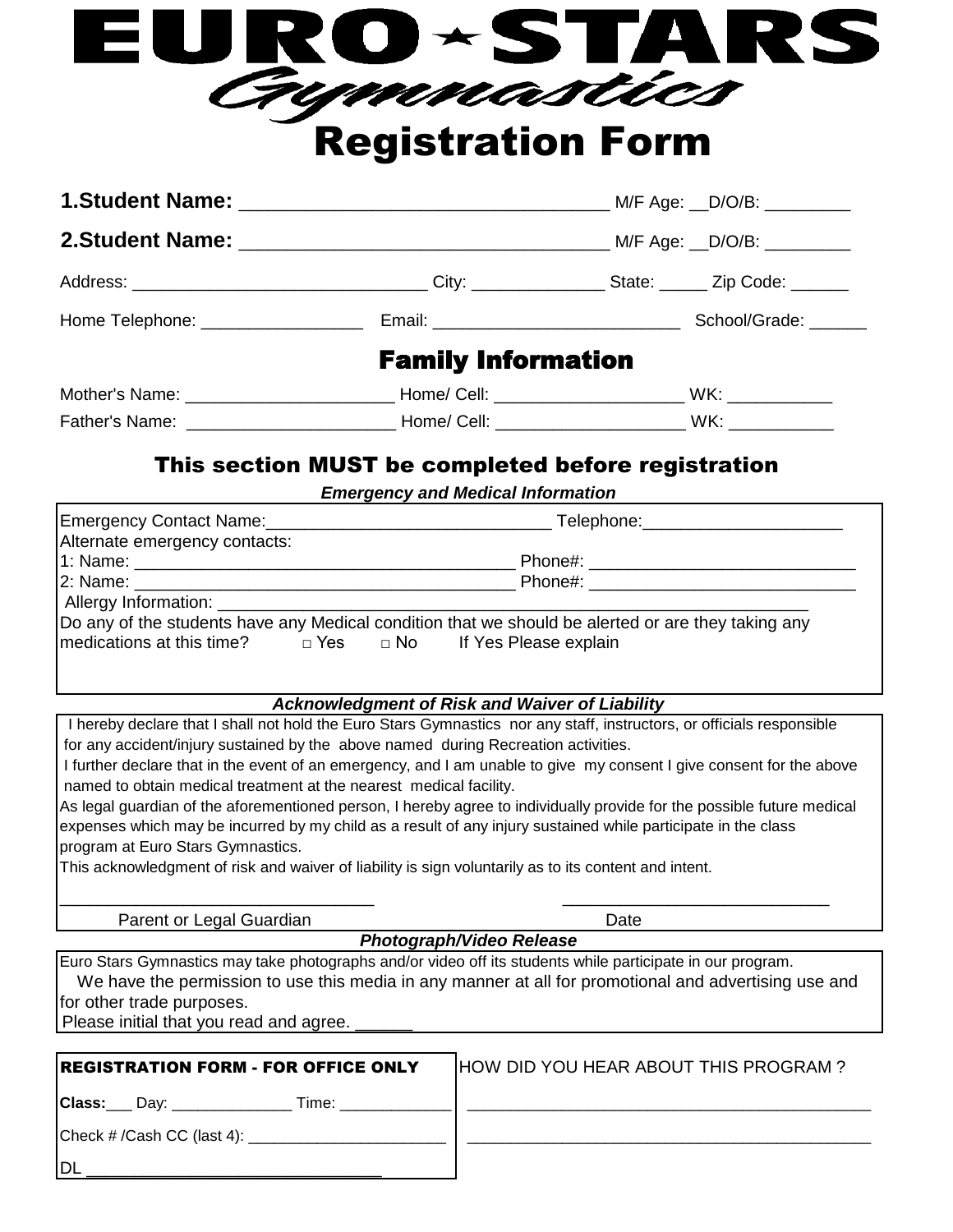# *WHERE EVERY CHILD IS A STAR*

#### **OUR MISSION is to** *BUILD HEALTHY BODIES AND STRONG MINDS* **in a safe, structured,**

 **educational environment where your children can learn gymnastics skills that will carry them through life.**

### **Tuition Due Date**

**1**.The payments DUE DATE are always before the Start of the session. Each session has 4 weeks. **Tuition will not be postponed**, regardless if you come or not to your regular class.

It will be a charge of late fee (10% from regular price) if tuition is not paid on time. *Initial Please* 

 *Initial Please\_\_\_\_\_\_\_\_* The Euro Stars's charge for bounced checks is \$25 plus any applicable bank fees. Any student with unpaid tuition will be removed from the class roster to make room for other students on our waiting list.

#### **10% Family Discount. First child in family pays full amount. All the other siblings will be discounted 10% from the lowest price.**

\*To better manage our operating expenses, we do not send out invoices telling you when tuition is due.

### **2. Refunds**

#### *There are no credits or refunds for dropping the class mid-session.*

Requests for refunds must be received in writing 30 days prior to start the class/camp session. If approved, refunds will be issued minus \$5 administrative fee. **Initial Please** 

**3.** If a class has less than three students enrolled we reserve the right to canceled it . We will do our best to accommodate the students enrolled by trying to find other convenient class time.

### **4. Absence and Make-up Classes**

 Although best to attend a regular class, we offer one make-up class per term (4 weeks) during the session. through the instructor. **Initial Please** We can not guarantee the exact age and level but will do our best. Make-ups must be scheduled in advance

### **5**. **Attire**

 Girls: Leotard or one piece Bathing suit. **NO** lose clothing, jewelry, tights or socks because this could cause them to slip on the equipment. Long hair should be tied back.

Boys: T-shirt and elastic waist shorts. **NO** socks.

# **6. Drop OFF and Pick Up**

| Alternative Pick up Name: 1. | Phone#: |
|------------------------------|---------|
| Name: 2.                     | Phone#: |

For the security of your child drop off and pick up will be from inside the gym. **Initial Please\_** 

# **Euro Stars Gymnastics contact information LOCATION: The Centre, Building 2 1550, 16th Street, Palm Harbor Fl 34683** [w](http://www.eurostarsgymnastics.net/)ww.eurostarsgymnastics.net **727 798 0861; 727 - 938 6858**

**e-mail eurogym05@yahoo.com**